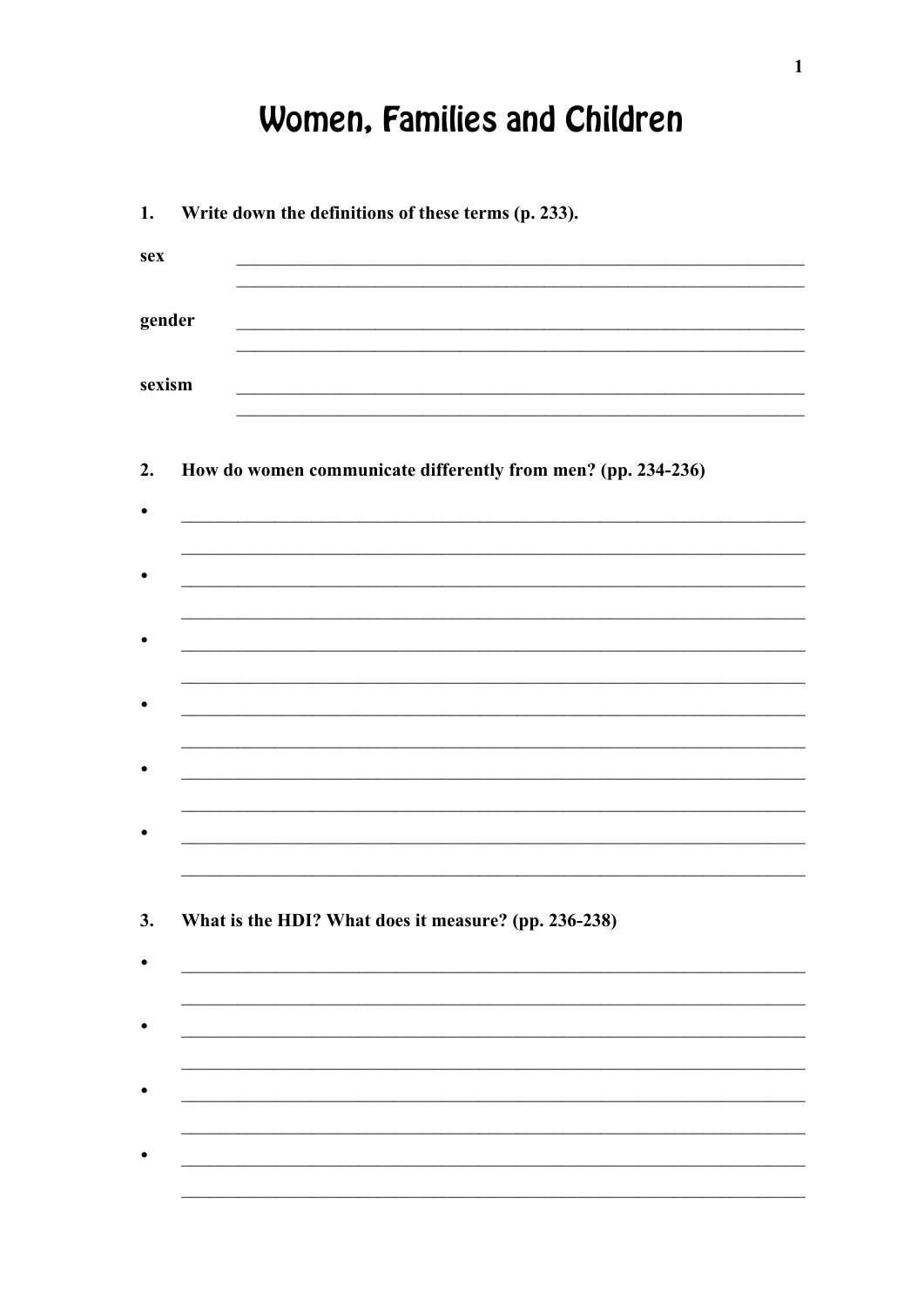Note down the main idea about the different way in which the status of women  $\overline{4}$ . is measured. (pp. 238-244).

| <b>Life Expectancy</b> |  |  |
|------------------------|--|--|
|                        |  |  |
|                        |  |  |
|                        |  |  |
|                        |  |  |
|                        |  |  |
|                        |  |  |
|                        |  |  |
|                        |  |  |
| <b>Economics</b>       |  |  |
|                        |  |  |
|                        |  |  |
|                        |  |  |
|                        |  |  |
|                        |  |  |
|                        |  |  |
|                        |  |  |
|                        |  |  |
|                        |  |  |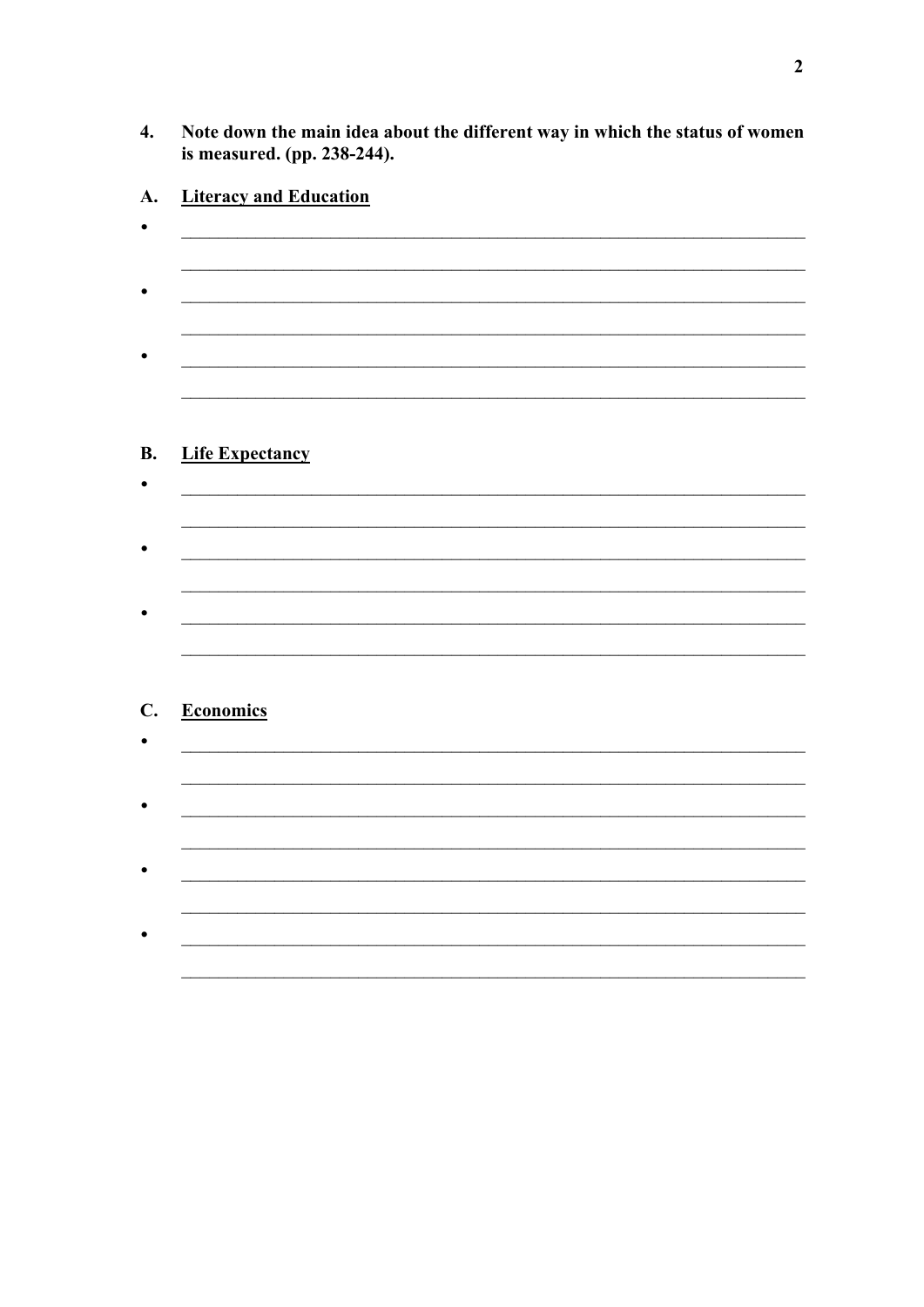## D. Violence

 $\bullet$ 

 $\bullet$ 

|      | <b>Political Participation</b> |  |  |  |
|------|--------------------------------|--|--|--|
|      |                                |  |  |  |
|      |                                |  |  |  |
|      |                                |  |  |  |
|      |                                |  |  |  |
|      |                                |  |  |  |
|      |                                |  |  |  |
|      |                                |  |  |  |
|      |                                |  |  |  |
|      |                                |  |  |  |
|      |                                |  |  |  |
|      |                                |  |  |  |
|      |                                |  |  |  |
|      |                                |  |  |  |
|      |                                |  |  |  |
|      |                                |  |  |  |
|      |                                |  |  |  |
|      |                                |  |  |  |
|      |                                |  |  |  |
| Laws |                                |  |  |  |

<u> 1989 - Johann Stoff, deutscher Stoffen und der Stoffen und der Stoffen und der Stoffen und der Stoffen und de</u>

<u> 1989 - Jan James James James James James James James James James James James James James James James James J</u>

<u> 1989 - Johann John Stein, mars ar yw i brenin y cynnwys y cynnwys y cynnwys y cynnwys y cynnwys y cynnwys y c</u>

<u> 1989 - Johann Barbara, martxa amerikan basar da</u>

 $\overline{\mathbf{3}}$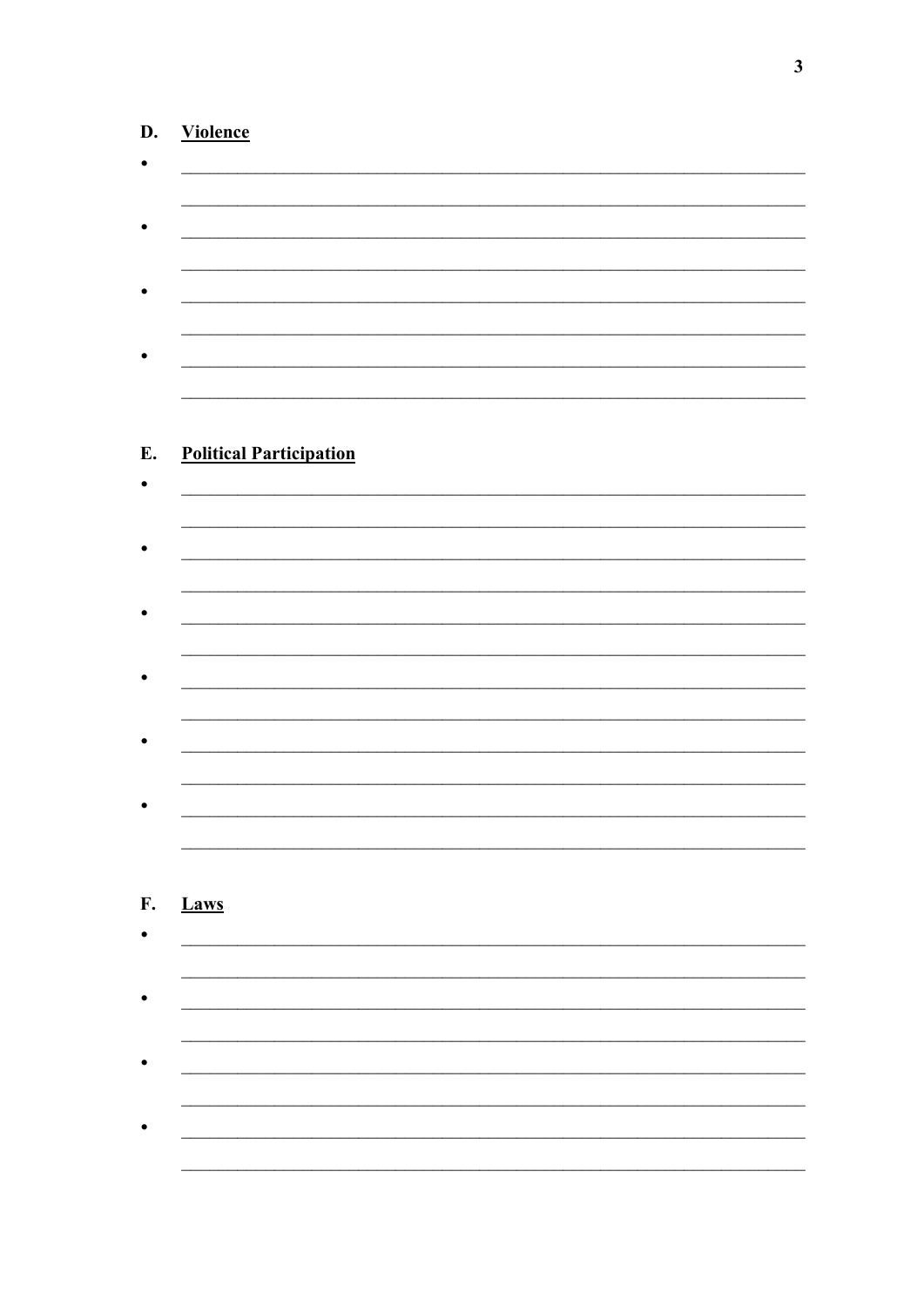Choose <u>four</u> countries/regions and note down the main ideas about the status of women in those areas (pp. 246-256). 5.

| Country/Region: |  |
|-----------------|--|
|                 |  |
|                 |  |
|                 |  |
|                 |  |
|                 |  |
|                 |  |
|                 |  |
|                 |  |
|                 |  |
|                 |  |
| Country/Region: |  |
|                 |  |
|                 |  |
|                 |  |
|                 |  |
|                 |  |
|                 |  |
|                 |  |
|                 |  |
|                 |  |
|                 |  |
|                 |  |
| Country/Region: |  |
|                 |  |
|                 |  |
|                 |  |
|                 |  |
|                 |  |
|                 |  |
|                 |  |
|                 |  |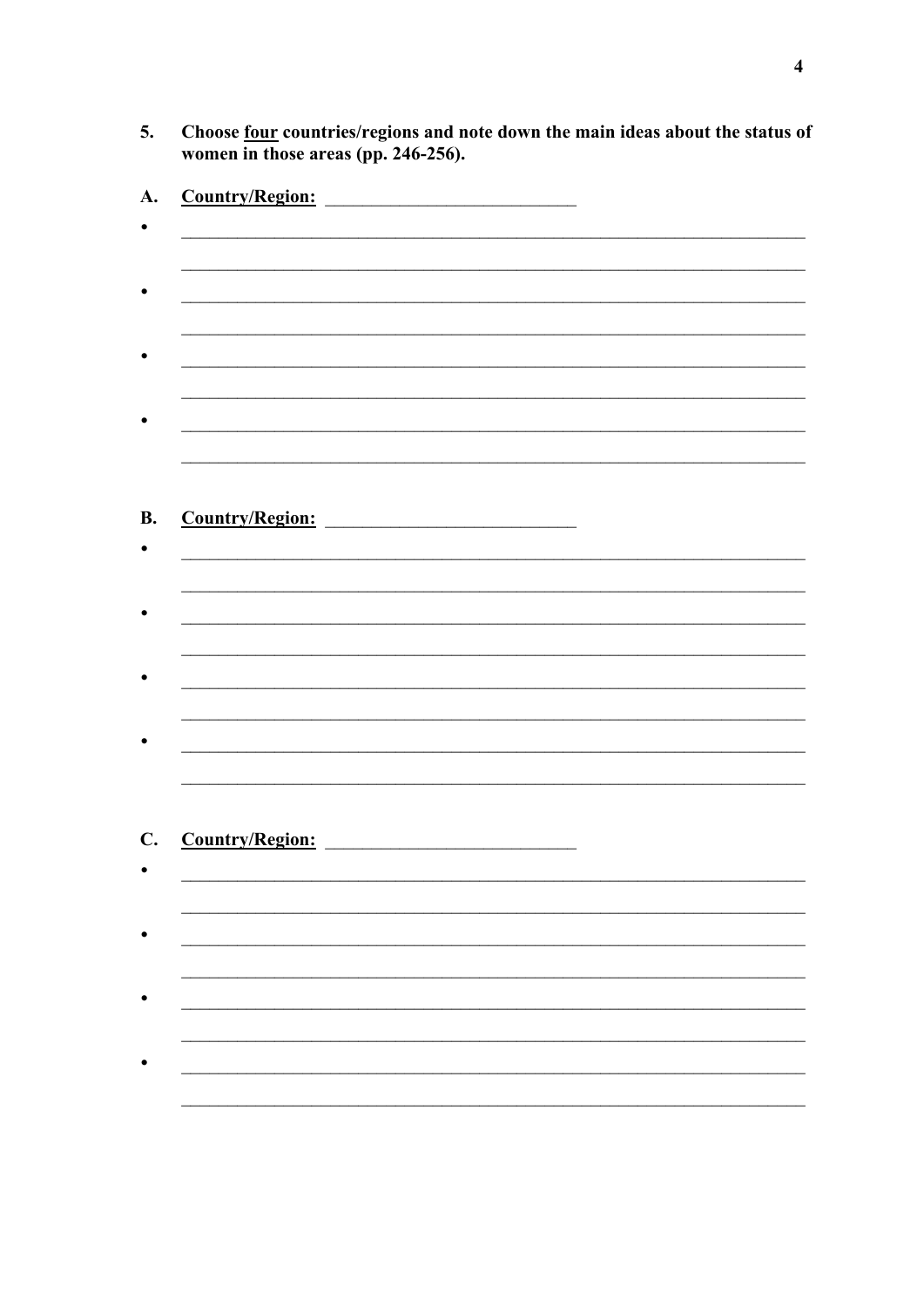| D.      | <b>Country/Region:</b>                                                                                                |
|---------|-----------------------------------------------------------------------------------------------------------------------|
| ٠       |                                                                                                                       |
|         |                                                                                                                       |
|         |                                                                                                                       |
|         |                                                                                                                       |
|         |                                                                                                                       |
|         |                                                                                                                       |
|         |                                                                                                                       |
|         |                                                                                                                       |
|         |                                                                                                                       |
| 6.      | Write down the definitions of these terms (p. 256).                                                                   |
| nuclear |                                                                                                                       |
| family  |                                                                                                                       |
|         | extended                                                                                                              |
| family  |                                                                                                                       |
|         | exogamy                                                                                                               |
|         |                                                                                                                       |
|         | endogamy                                                                                                              |
|         |                                                                                                                       |
| 7.      | Explain these different types of families and note down in which cultures they<br>are most common. (pp. $256 - 257$ ) |
|         |                                                                                                                       |

exogamous community family

## authoritarian family

 $\bullet$ 

 $\overline{\phantom{a}}$ 

 $\bullet$ <u> Alexandro de la contrada de la contrada de la contrada de la contrada de la contrada de la contrada de la co</u> 

<u> 1989 - Andrea Station Barbara, amerikan bahasa perangan perangan perangan perangan perangan perangan perangan</u>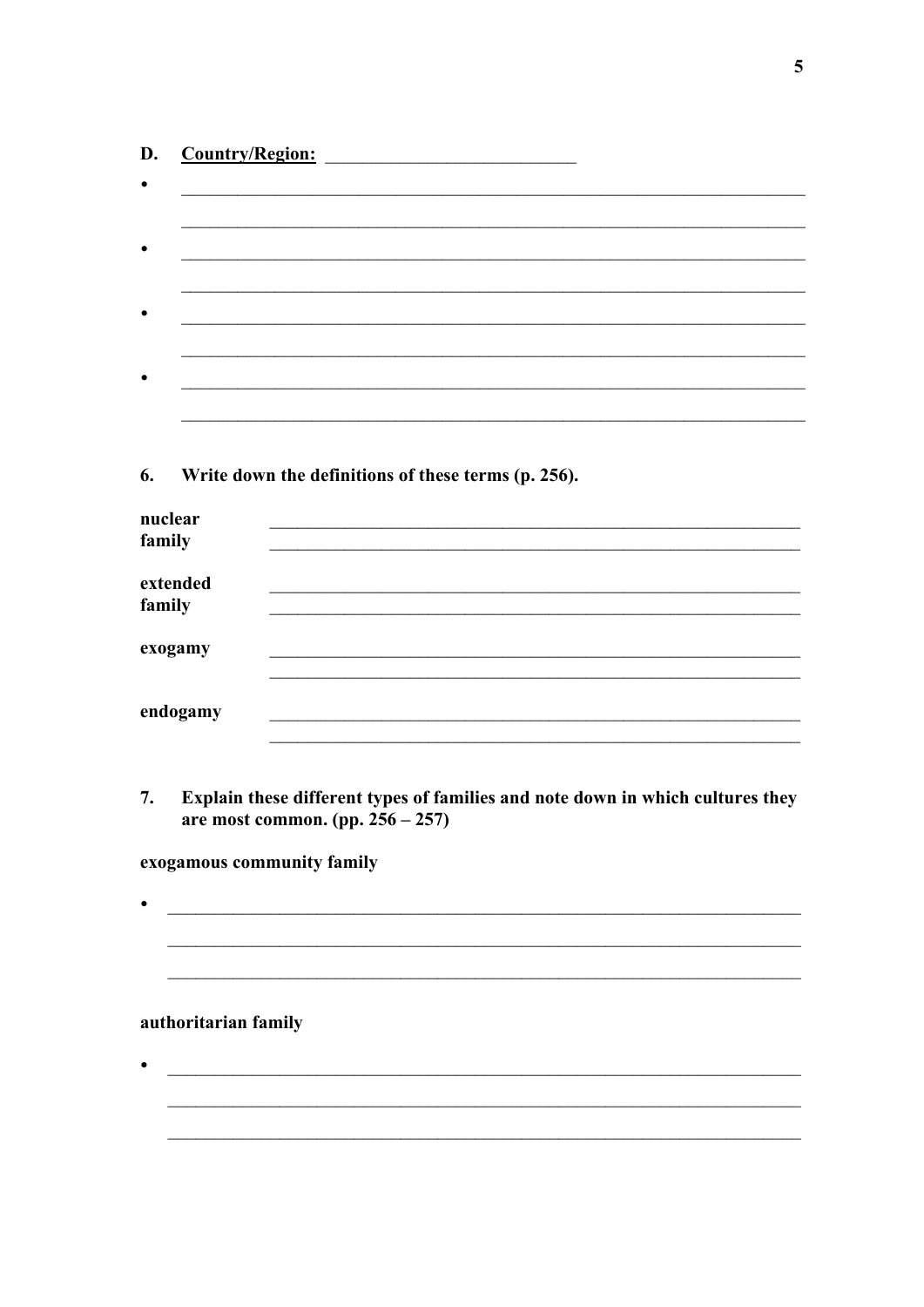egalitarian nuclear family

|    | absolute nuclear family                                                                                                |
|----|------------------------------------------------------------------------------------------------------------------------|
|    | <u> 1980 - Johann Barn, mars ann an t-Amhain ann an t-Amhain an t-Amhain an t-Amhain an t-Amhain an t-Amhain an t-</u> |
|    | endogamous community family                                                                                            |
|    |                                                                                                                        |
|    | asymmetrical community family                                                                                          |
|    | anomie family                                                                                                          |
| 8. | Note down the main idea about marriage. (p. 258)                                                                       |
|    |                                                                                                                        |
|    |                                                                                                                        |
|    |                                                                                                                        |